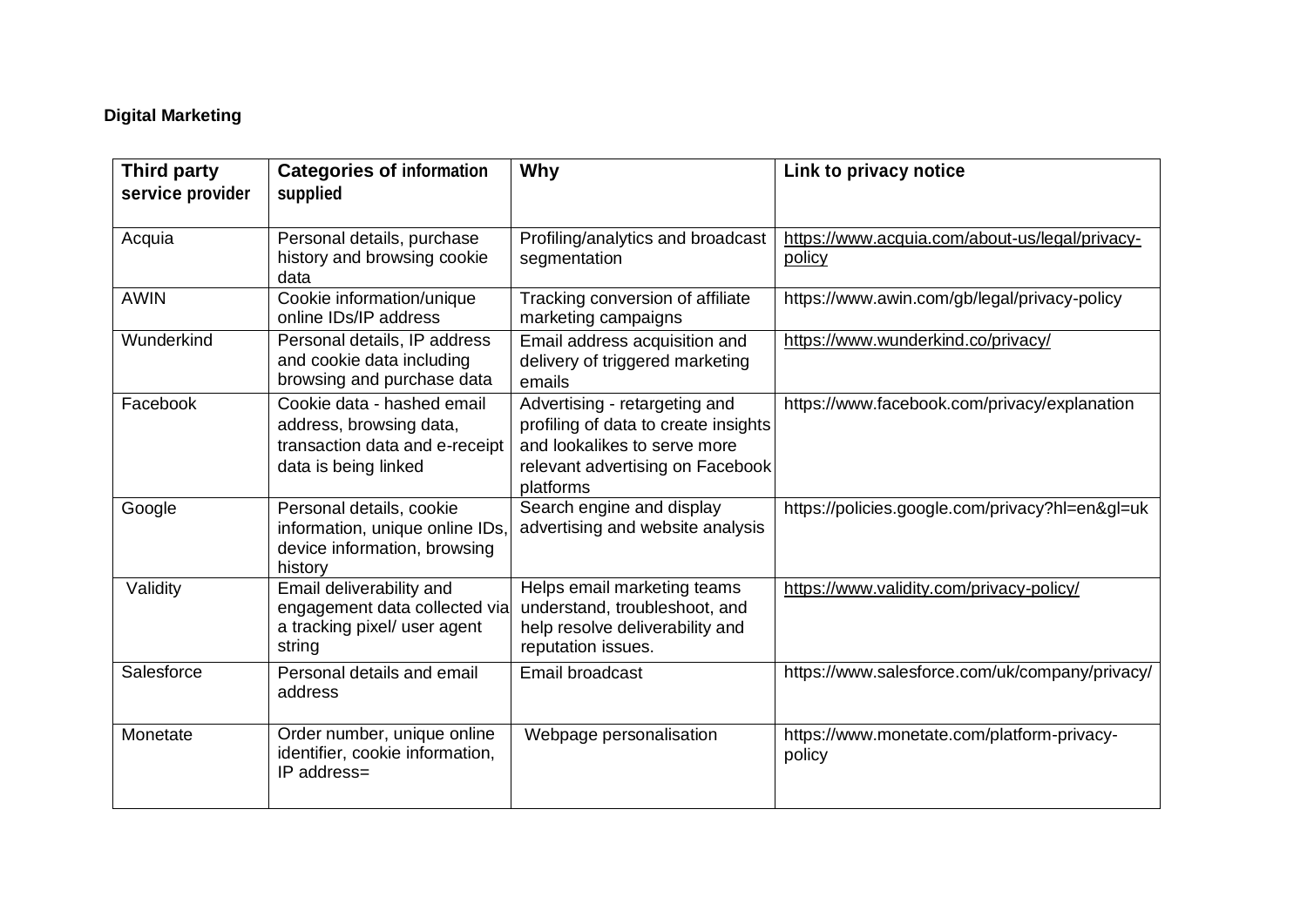## **Digital Operations**

| Third party service    | <b>Categories of information</b>                                                                                                                   | Why                                                                                           | Link to privacy notice                                                                  |
|------------------------|----------------------------------------------------------------------------------------------------------------------------------------------------|-----------------------------------------------------------------------------------------------|-----------------------------------------------------------------------------------------|
| provider               | supplied                                                                                                                                           |                                                                                               |                                                                                         |
| Accenture              | Daily Reports emailed to<br>Payments Inbox with order<br>number, order status,<br>email, Payment<br>transaction, date,<br>amount                   | Used for payment checks, tasks                                                                | https://www.accenture.com/gb-en/privacy-policy                                          |
| Amazon                 | Name, Address, Phone Number,<br><b>Email Address</b>                                                                                               | Fulfilling customer orders/<br>Storage/Reporting                                              | https://www.amazon.co.uk/gp/help/customer/displ<br>ay.html/ref=aw?ie=UTF8&nodeId=502584 |
| <b>Channel Advisor</b> | Name, Address, Phone Number,<br><b>Email Address</b>                                                                                               | Fulfilling customer orders/<br>Storage/Reporting                                              | https://www.channeladvisor.co.uk/privacy-policy/                                        |
| Zalando                | Name, Address, Phone Number,<br><b>Email Address</b>                                                                                               | Fulfilling customer orders/<br>Storage/Reporting                                              | https://www.zalando.co.uk/zalando-privacy-<br>policy/                                   |
| Esendex                | Name, telephone number and<br>order number                                                                                                         | Contacting consumer regarding<br>order collection instore                                     | https://www.esendex.co.uk/privacy-policy                                                |
| Klarna                 | Name, email address, Phone<br>number, Address, Order details                                                                                       | Storage / Reporting                                                                           | https://www.klarna.com/uk/privacy-notice/                                               |
| <b>Cirrus</b>          | Information provided by<br>customers to resolve questions<br>and complaints.                                                                       | Resolving customer issues and<br>complaints                                                   | https://www.cirrusresponse.com/privacy-policy                                           |
| <b>TimeTrade</b>       | Name, telephone number, email<br>address and free text<br>opportunity                                                                              | Creating a fitting appointment<br>for our stores - text message and<br>email sent to customer | https://www.timetrade.com/privacy-statement/                                            |
| Worldpay               | Name, Email, Address,<br>amount, date, time, telephone,<br>Payment type, payment status,<br>last 4 digits<br>of a card, IP, payment<br>transaction | Storage / Reporting                                                                           | https://www.worldpay.com/uk/privacy-policy                                              |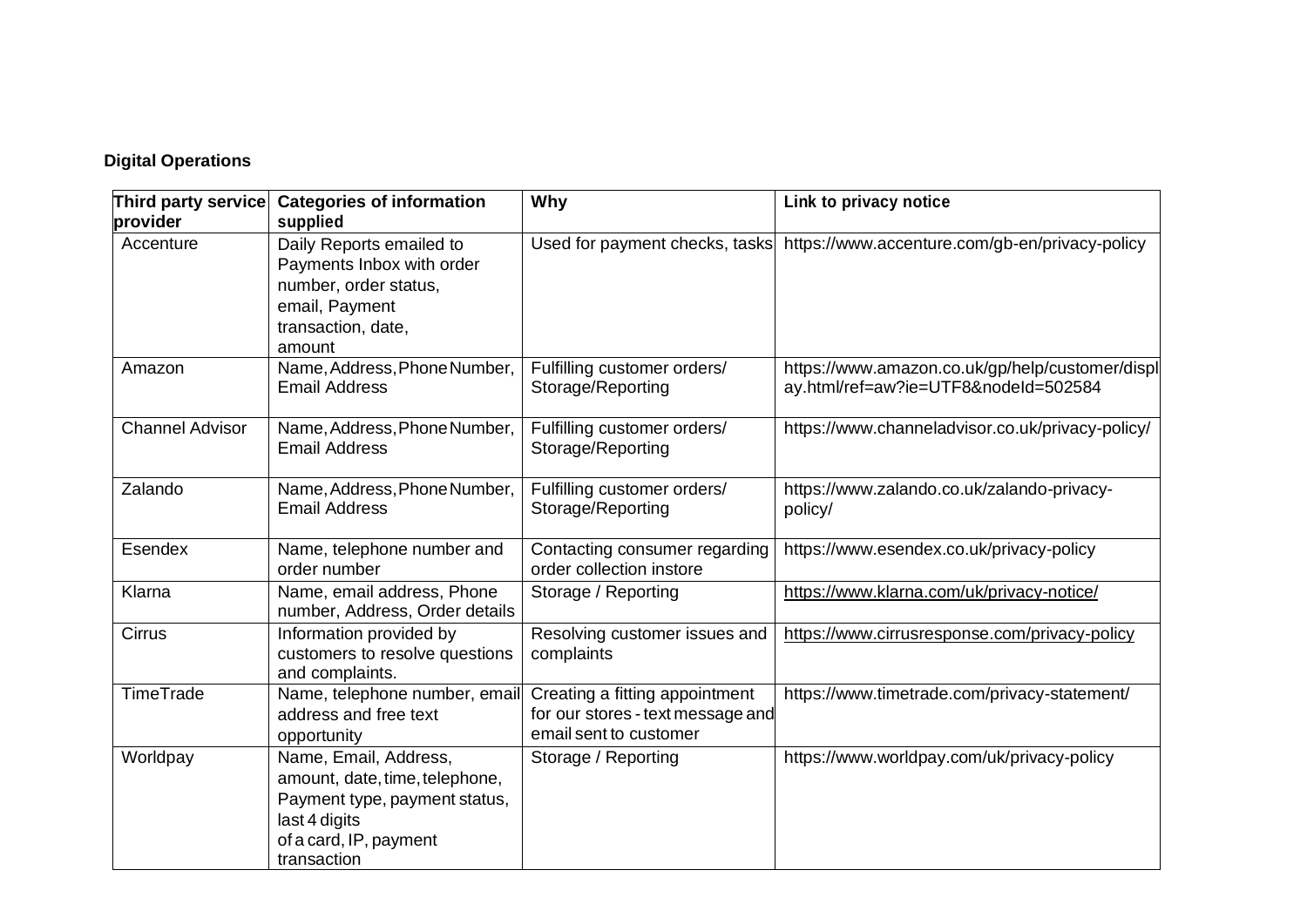| Rebound            | Order Number, Order Detail,<br>Email Address                        | Return Delivery, Returns Portal                              | https://cdn2.hubspot.net/hubfs/2182667/Privacy<br>%20Policy.pdf     |
|--------------------|---------------------------------------------------------------------|--------------------------------------------------------------|---------------------------------------------------------------------|
| <b>Hermes</b>      | Name, Address, Phone<br>Number,<br><b>Order Number</b>              | Delivery/ Tracking/ Customer<br>communications               | https://www.myhermes.co.uk/privacy-policy.html                      |
| <b>CollectPlus</b> | Name, Address, Phone Number,<br><b>Order Number</b>                 | Delivery/ Tracking/ Customer<br>communications               | https://www.collectplus.co.uk/privacy-policy                        |
| <b>TNT</b>         | Name, Address, Phone Number,<br><b>Order Number</b>                 | Delivery/ Tracking/ Customer<br>communications               | https://www.tnt.com/express/en_gb/site/privacy-<br>policy.html      |
| <b>DHL</b>         | Name, Address, Phone Number,<br><b>Order Number</b>                 | Delivery/ Tracking/ Customer<br>communications               | https://www.logistics.dhl/gb-<br>en/home/footer/privacy-notice.html |
| Skynet             | Name, Address, Phone Number,<br>Order Number                        | Delivery/ Tracking/ Customer<br>communications               | https://www.skynetworldwide.com/direct/privacy-<br>statement/       |
| <b>WNDirect</b>    | Name, Address, Phone Number,<br><b>Order Number</b>                 | Delivery/ Tracking/ Customer<br>communications               | https://wndirect.com/en/privacy-policy                              |
| Royal Mail         | Name, Address, Order Number                                         | Return Delivery/Tracking/<br>Online<br><b>Returns Portal</b> | https://www.royalmail.com/privacy-policy/                           |
| DAI (CMS)          | Name, Address, Phone<br>Number,<br>Order Number                     | Feeding shipment data to and<br>from<br>relevant carriers    | https://dai.co.uk/about-us/privacy-notice/                          |
| Mailgun            | Name, delivery address, Email,<br>telephone number, order<br>number | Service email provider                                       | https://www.mailgun.com/privacy-policy                              |
| Zoom               | Name, Email address                                                 | <b>Customer communications</b>                               | https://zoom.us/docs/en-us/privacy-and-<br>security.html            |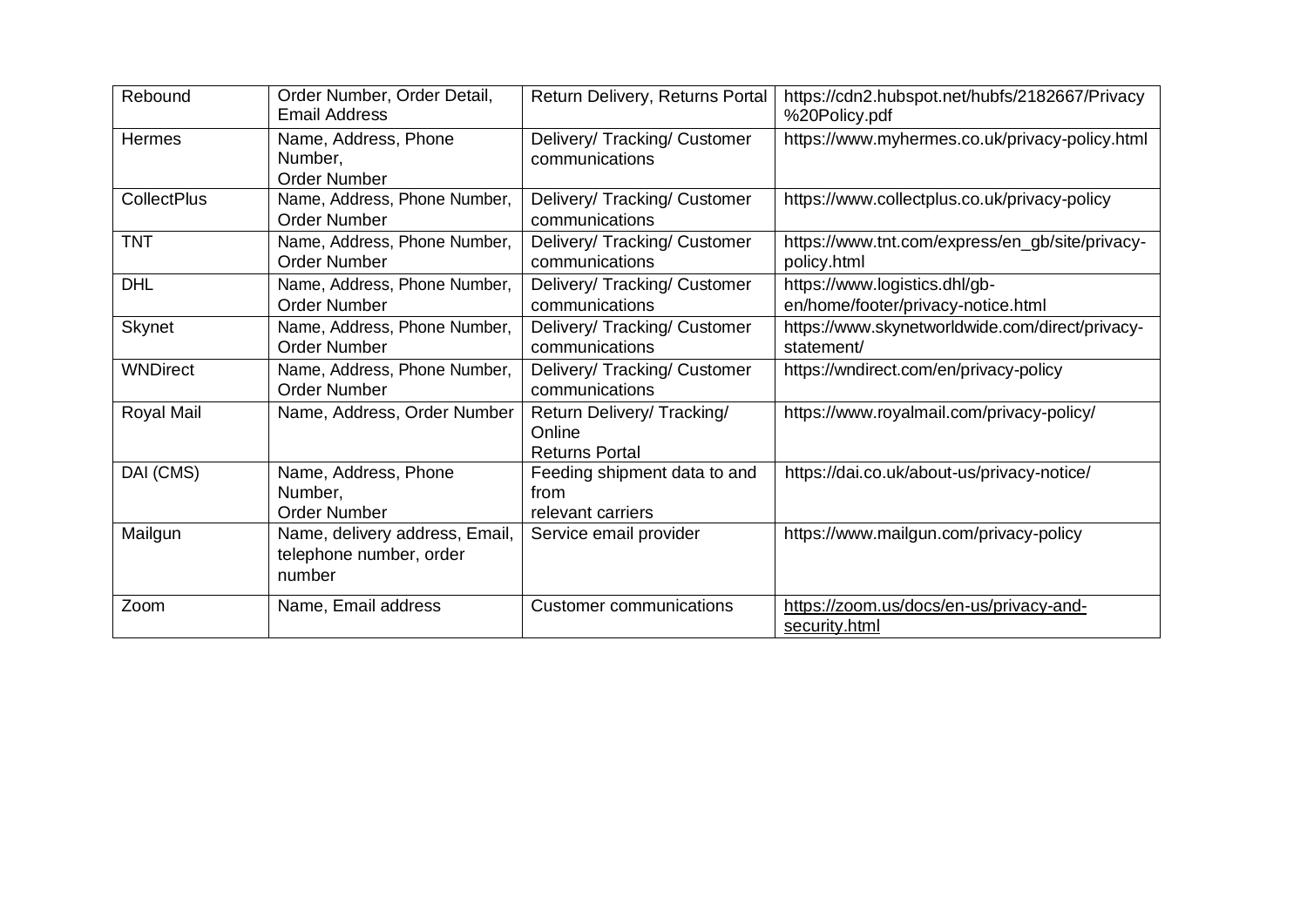## **Digital Analytics**

|                           | Third party service Categories of information | Why                             | Link to privacy notice                      |
|---------------------------|-----------------------------------------------|---------------------------------|---------------------------------------------|
| provider                  | supplied                                      |                                 |                                             |
| <b>Acoustic Analytics</b> | Order Number, Address, Email                  | Analytics                       | https://www.ibm.com/privacy/details/uk/en/  |
|                           | Address, Name                                 |                                 |                                             |
| ContentSquare             | Cookie, IP, User Agent String,                | <b>User Behaviour Analytics</b> | https://contentsquare.com/security-privacy/ |
|                           | Order Number,                                 |                                 |                                             |
|                           | <b>Products</b>                               |                                 |                                             |
|                           | Viewed/Purchased                              |                                 |                                             |
| Bazaarvoice               | <b>Email Address</b>                          | Onsite product reviews          | https://www.bazaarvoice.com/legal/privacy-  |
|                           |                                               |                                 | policy/                                     |
| <b>Truefit</b>            | Order number/returns info                     | Analytics/reports               | https://www.truefit.com/en/Privacy-Policy   |